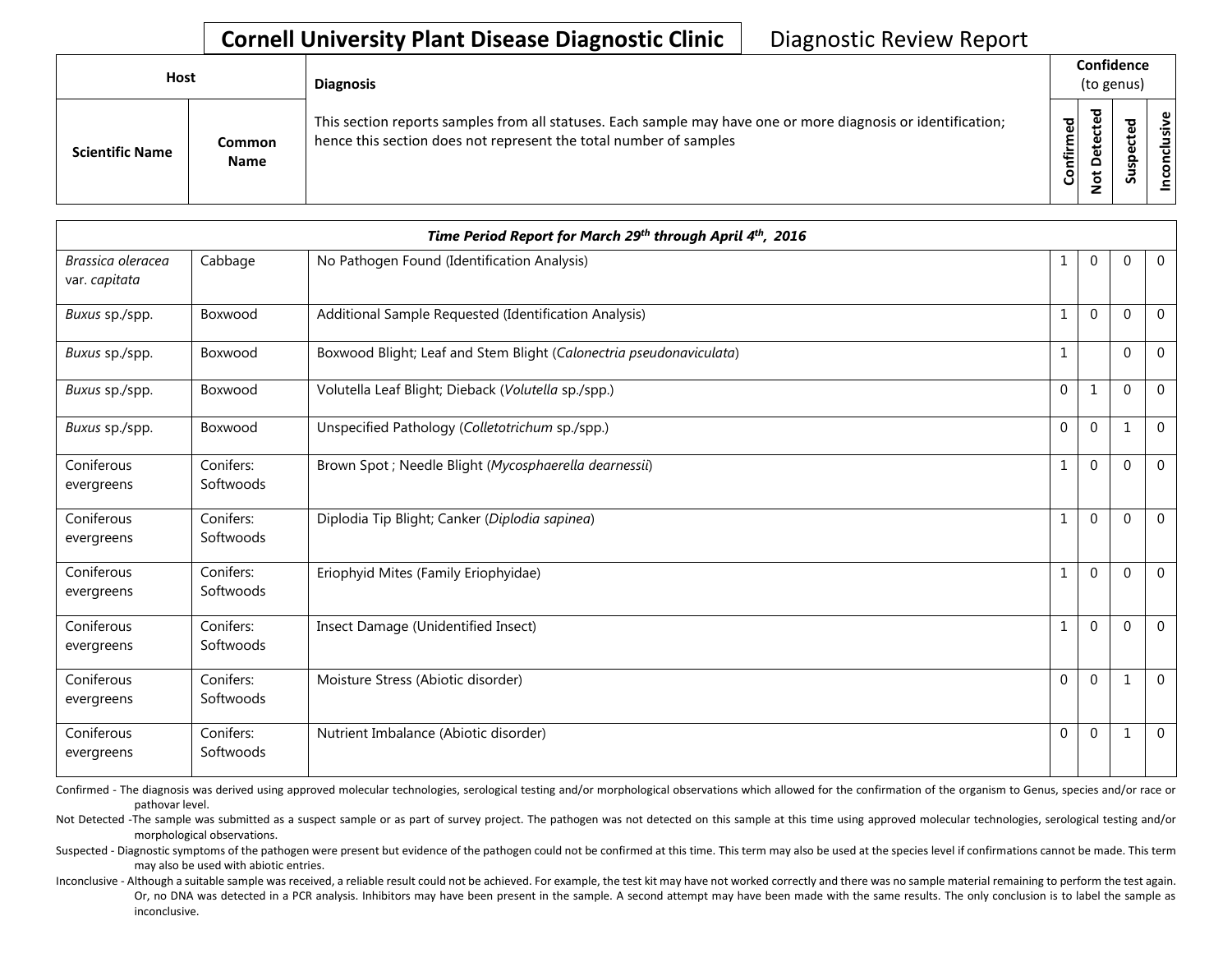## **Cornell University Plant Disease Diagnostic Clinic** | Diagnostic Review Report

| Host                   |                              | <b>Diagnosis</b>                                                                                                                                                                   |           |                                   | Confidence<br>(to genus) |              |
|------------------------|------------------------------|------------------------------------------------------------------------------------------------------------------------------------------------------------------------------------|-----------|-----------------------------------|--------------------------|--------------|
| <b>Scientific Name</b> | <b>Common</b><br><b>Name</b> | This section reports samples from all statuses. Each sample may have one or more diagnosis or identification;<br>hence this section does not represent the total number of samples | Confirmed | ᇴ<br>ن<br>Φ<br>≏<br>سد<br>$\circ$ | ᅙ<br>Q<br>Ū              | ≦.<br>פ<br>- |

| Coniferous<br>evergreens | Conifers:<br>Softwoods               | Stigmina Needle Blight (Stigmina lautii)                           | 1            | $\mathbf{0}$ | $\Omega$     | $\mathbf{0}$   |
|--------------------------|--------------------------------------|--------------------------------------------------------------------|--------------|--------------|--------------|----------------|
| Coniferous<br>evergreens | Conifers:<br>Softwoods               | Swiss Needle Cast (Phaeocryptopus gaeumanni)                       | 1            | $\Omega$     | $\Omega$     | $\overline{0}$ |
| Cryptomeria<br>japonica  | Japanese Cedar                       | High Soil Moisture (Abiotic disorder)                              | $\mathbf{0}$ | $\mathbf 0$  | 1            | $\overline{0}$ |
| Cryptomeria<br>japonica  | Japanese Cedar                       | Needle Dieback (Phyllosticta sp./spp.)                             | 1            | $\mathbf{0}$ | $\Omega$     | $\overline{0}$ |
| Cryptomeria<br>japonica  | Japanese Cedar                       | Pestalotiopsis Needle Blight; Tip Blight (Pestalotiopsis sp./spp.) | 1            | $\mathbf 0$  | $\Omega$     | $\mathbf 0$    |
| Cryptomeria<br>japonica  | Japanese Cedar                       | Winter Injury (Abiotic disorder)                                   | $\mathbf{0}$ | $\mathbf{0}$ |              | $\mathbf 0$    |
| Fraser x Balsam          | Fralsam fir                          | No Pathogen Found (Identification Analysis)                        | $\mathbf{1}$ | $\mathbf 0$  | $\Omega$     | $\mathbf{0}$   |
| Fraser x Balsam          | Fralsam fir                          | Transplant Shock; Stress (Abiotic disorder)                        | $\mathbf 0$  | $\mathbf 0$  | $\mathbf{1}$ | $\mathbf 0$    |
| Pinus mugo               | Mugo Pine;<br>swiss mountain<br>pine | Red Band Needle Blight (Dothistroma septosporum)                   | 1            | $\Omega$     | $\Omega$     | $\mathbf{0}$   |
| Pinus wallichiana        | Himalayan Pine                       | Adelgid (Pineus sp./spp.)                                          | $\mathbf{0}$ | $\mathbf 0$  | 1            | $\overline{0}$ |
| Pinus wallichiana        | Himalayan Pine                       | Dieback; Canker (Diplodia sp./spp.)                                | 1            | $\mathbf 0$  | $\Omega$     | $\mathbf{0}$   |

Confirmed - The diagnosis was derived using approved molecular technologies, serological testing and/or morphological observations which allowed for the confirmation of the organism to Genus, species and/or race or pathovar level.

Not Detected -The sample was submitted as a suspect sample or as part of survey project. The pathogen was not detected on this sample at this time using approved molecular technologies, serological testing and/or morphological observations.

Suspected - Diagnostic symptoms of the pathogen were present but evidence of the pathogen could not be confirmed at this time. This term may also be used at the species level if confirmations cannot be made. This term may also be used with abiotic entries.

Inconclusive - Although a suitable sample was received, a reliable result could not be achieved. For example, the test kit may have not worked correctly and there was no sample material remaining to perform the test again. Or, no DNA was detected in a PCR analysis. Inhibitors may have been present in the sample. A second attempt may have been made with the same results. The only conclusion is to label the sample as inconclusive.